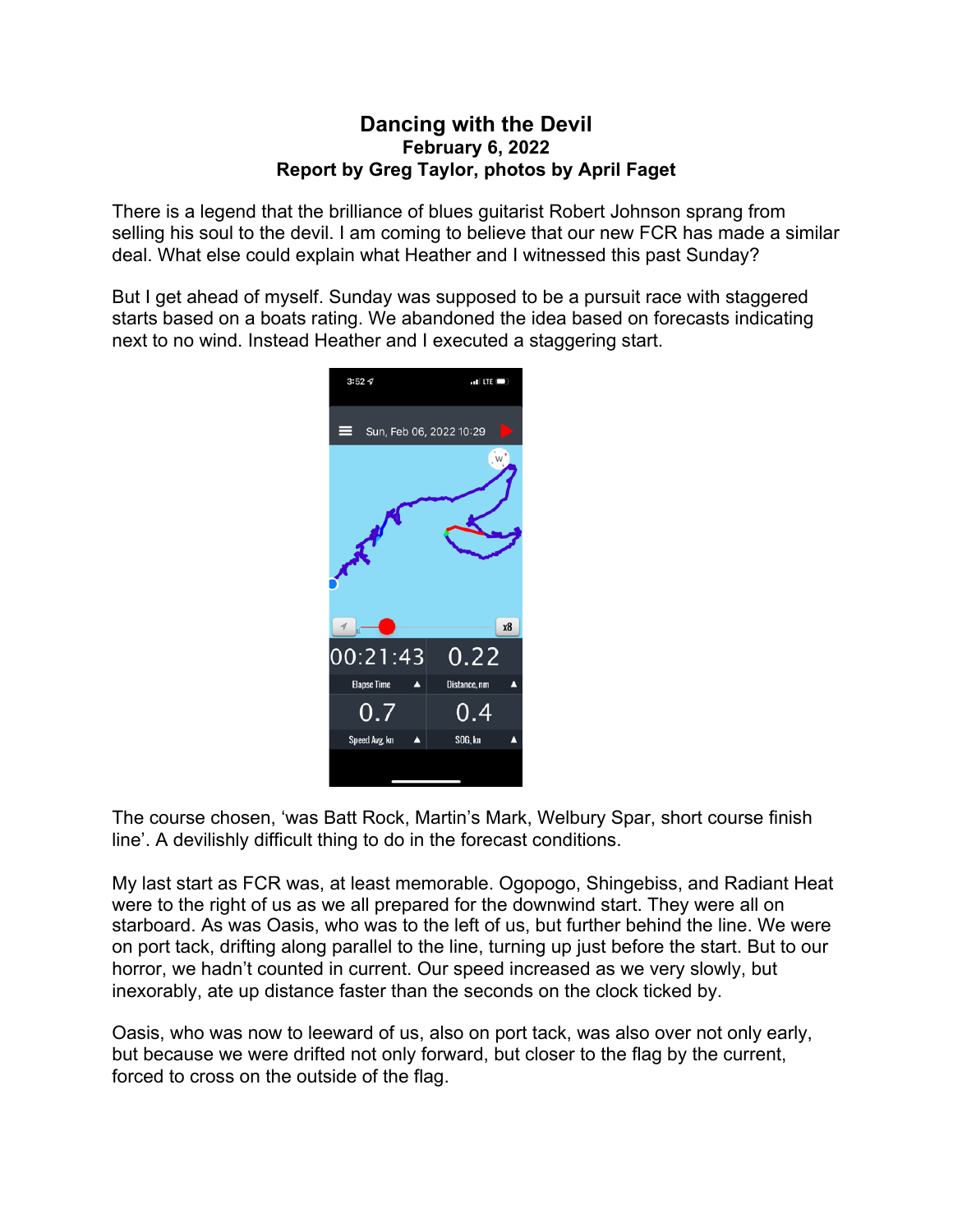It took us 18 minutes to come around and cross the line properly. Meanwhile, the rest of the fleet had leaped ahead of us by anywhere from a few hundred meters to 2/3 of a mile, with Ogopogo and Shingebiss in the lead, followed by Radiant Heat under white sails.

Heather and I gybed the spinnaker from one side of the boat to the other again and again, attempting to catch the fickle, almost non-existent, breeze. We finally got to the point where we decided to count to 10 before doing anything. Often, when we decided gybing was in order, we would call out the count in tandem: one thousand, two thousand, three thousand…. And, most often, once we were done counting, the wind would have changed again, and we could avoid having to do anything that might interrupt our pleasant chat.

Our sailing eventually dissolved to this…



But from here we had perfect seats to witness the otherworldly, or should I say, 'underworldly', events that were to transpire.

The four other boats, led by Ogopogo, followed by Shingebiss, Radiant Heat, and Oasis (yes, guys, or ears were burning from what you were saying about us because of the start'), eroded into the glare from the bright sun, before slipping behind the freighter. We could see that at least Ogopogo and Shingebiss made it around Batt Rock in the fitful breeze, but knew it would be impossible for them to complete the race before the 13:30 cutoff.

But, we didn't reckon with any nefarious dealing, as there was Ogopogo, flying above a sharp, defined strip of breeze, not much more that 50 meters wide, drawn by a ruler unknown in nature from her bow, directly to Martin's Mark.

There was not a breath of wind on either side of this dark, sinister looking stripe. This was an impossible intervention.